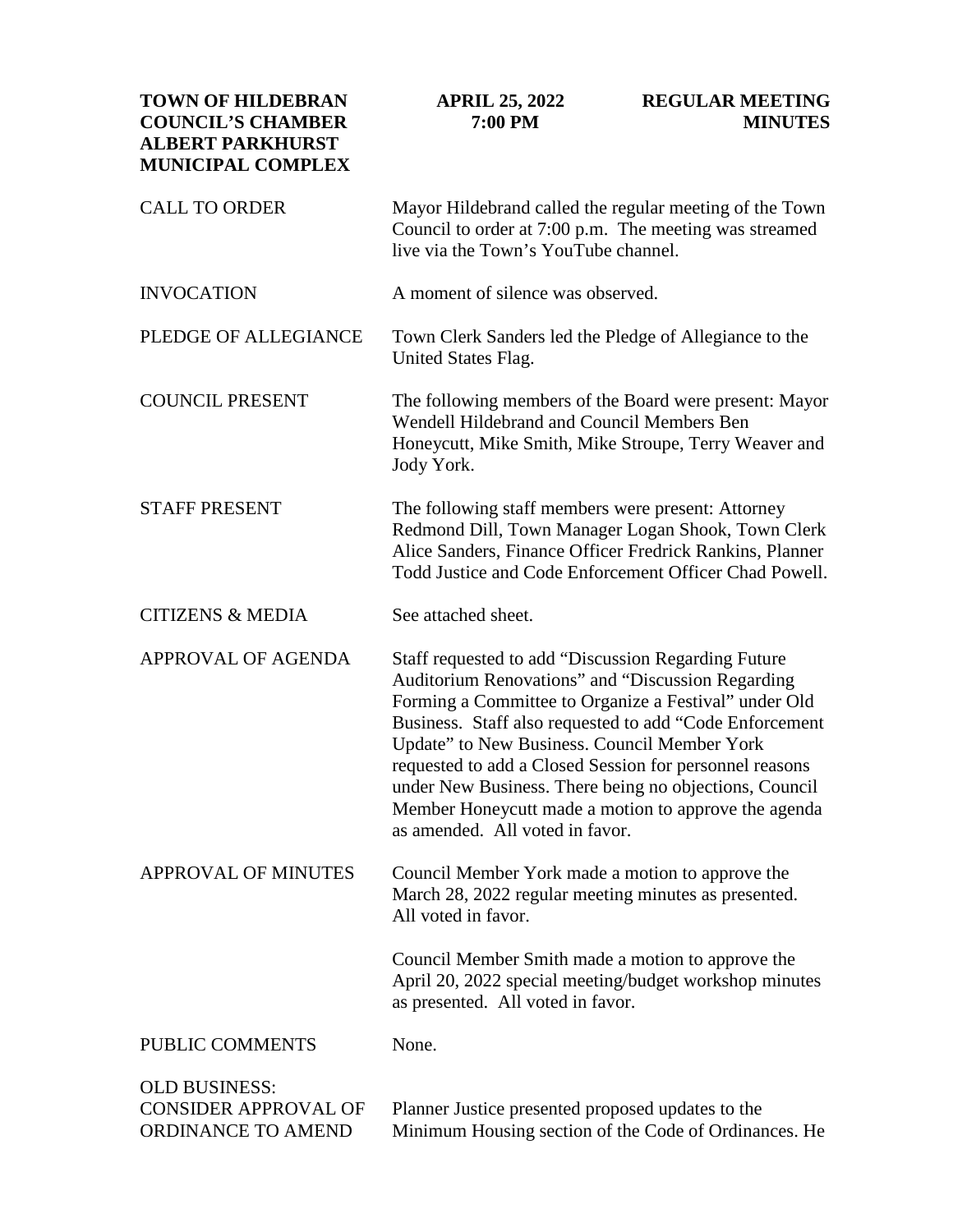## THE CODE OF ORDINANCES MINIMUM HOUSING SECTION

stated that during the process of updating the Town's ordinances from 160A to 160D, the updates did not include the minimum housing section. He stated that the previous minimum housing standards were in NCGS Chapter 160A and these edits update the references to NCGS Chapter 160D. He stated that there are three additional significant changes as follows:

1. *Removed Section 5.1.1.6 Right of Access* – It is legal standard for any government official to either gain the property owner's permission to enter the property or gain a warrant to do so.

2. *Removed Section 5.1.1.17 Rooming/Boarding Housing* – Statutes regulate all dwellings and makes no exception based on type of dwellings.

3. *Removed Section Article 3. Abandoned Manufactured Homes* – Statutes regulate all dwellings and makes no exception based on type of dwellings.

Council Member Smith made a motion to approve the Ordinance to Amend Provisions to the Code of Ordinances, Section 5. Minimum Housing Standards of Occupancy as presented and to incorporate those changes into the Code of Ordinances. All voted in favor. A copy of the Ordinance is hereby incorporated by reference and made a part of these minutes (Attachment A).

### DISCUSSION REGARDING FUTURE AUDITORIUM RENTALS

Mayor Hildebrand requested to begin renovations to the auditorium. Town Manager Shook gathered feedback from Council to include the following renovations:

- Replace seats
- Add an ADA restroom in the back stage area
- Enlarge the stage
- Expand the dressing room to include 2 separate rooms
- Handicap access to the stage
- Add a false wall at the back of the stage
- Clean up/repair windows
- Add sound system for people in the basement to hear program on stage
- Expansion of the lobby

Council directed Town Manager Shook to hire an architect, without bidding, to design and oversee the project.

# DISCUSSION REGARDING FORMING A COMMITTEE TO ORGANIZE A FESTIVAL

Town Manager Shook asked if Council wanted to contract with an events planner to organize a festival. Council was in agreement. He suggested forming a committee to work with the event planner to plan the event. Council was in agreement. Mr. Shook stated that staff will advertise the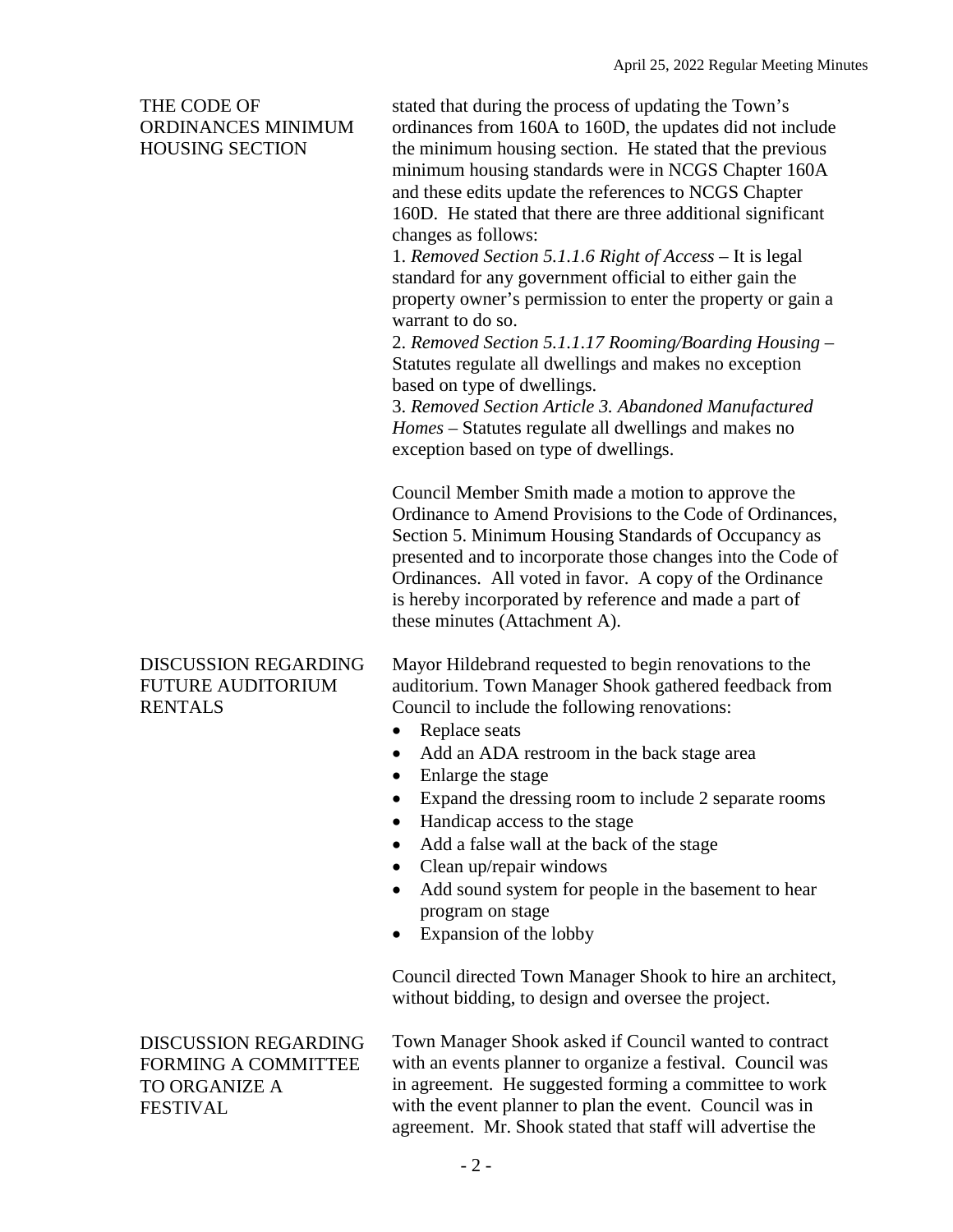committee applications on the Town's website and Facebook page. The Board felt that the best time to hold the festival would be in late September, but on a different weekend than the Cruise In.

## NEW BUSINESS: CODE ENFORCEMENT UPDATE

### CONSIDER APPROVAL OF RESOLUTIONS LEASING PROPERTY OF ONE YEAR OR LESS

Chad Powell, Code Enforcement Officer, provided a tracker and a year-to-date review of code enforcement.

Clerk Sanders presented the resolutions for the yearly facility leases with the amounts as discussed at the March budget workshop. She stated that subsequent to the budget workshop, she was contacted by Laura Manka who informed her that FIRST Robotics Challenge/BC Breakouts will be moving to another County and will not be renewing its lease with the Town after June 30, 2022. Council Member Honeycutt made a motion to approve the resolutions for Lease of Town Property for One Year or Less as presented with the following people/organizations:

- Don Barber-the old Town Hall Administrative Offices along with other vacant rooms located in the same building at 202 S. Center St. as well as the showers in the gymnasium (\$1,800 per year)
- East Burke Christian Ministries-house located at 103 Third Ave., S.E. (\$1,500 per year)
- Hildebran Heritage & Development Association (HHDA)-rooms in the basement of the auditorium. (rooms 100, 102, 104, 105, 106, 107 and 108) (\$2,400 per year)
- Hildebran-Icard Community Development Councilconcession stand, office and girls locker room in the gymnasium (\$60.00 per year)
- Hildebran-Icard Little League-building located at 207 First Street, S.W. (\$1.00 per year)
- Walkin' Roll Activities League-room  $#233$  on the  $2<sup>nd</sup>$ floor as well as the walled off section and storage area in the maintenance closet on the 1<sup>st</sup> floor/basement, all located in the Albert Parkhurst Municipal Complex (\$3,600 per year)

All voted in favor. A copy of the resolutions are hereby incorporated by reference and made a part of these minutes (Attachments B, C, D, E, F, G).

CONSIDER APPROVAL OF CONTRACT WITH WPCOG FOR THE PROVISIONS OF TECHNICAL PLANNING ASSISTANCE FOR FY21-22 Town Manager Shook stated that the contract presented with the WPCOG for planning services is for the current fiscal year that was never approved by the Board. He stated that the money was allocated in the existing budget. Council Member Stroupe made a motion to approve the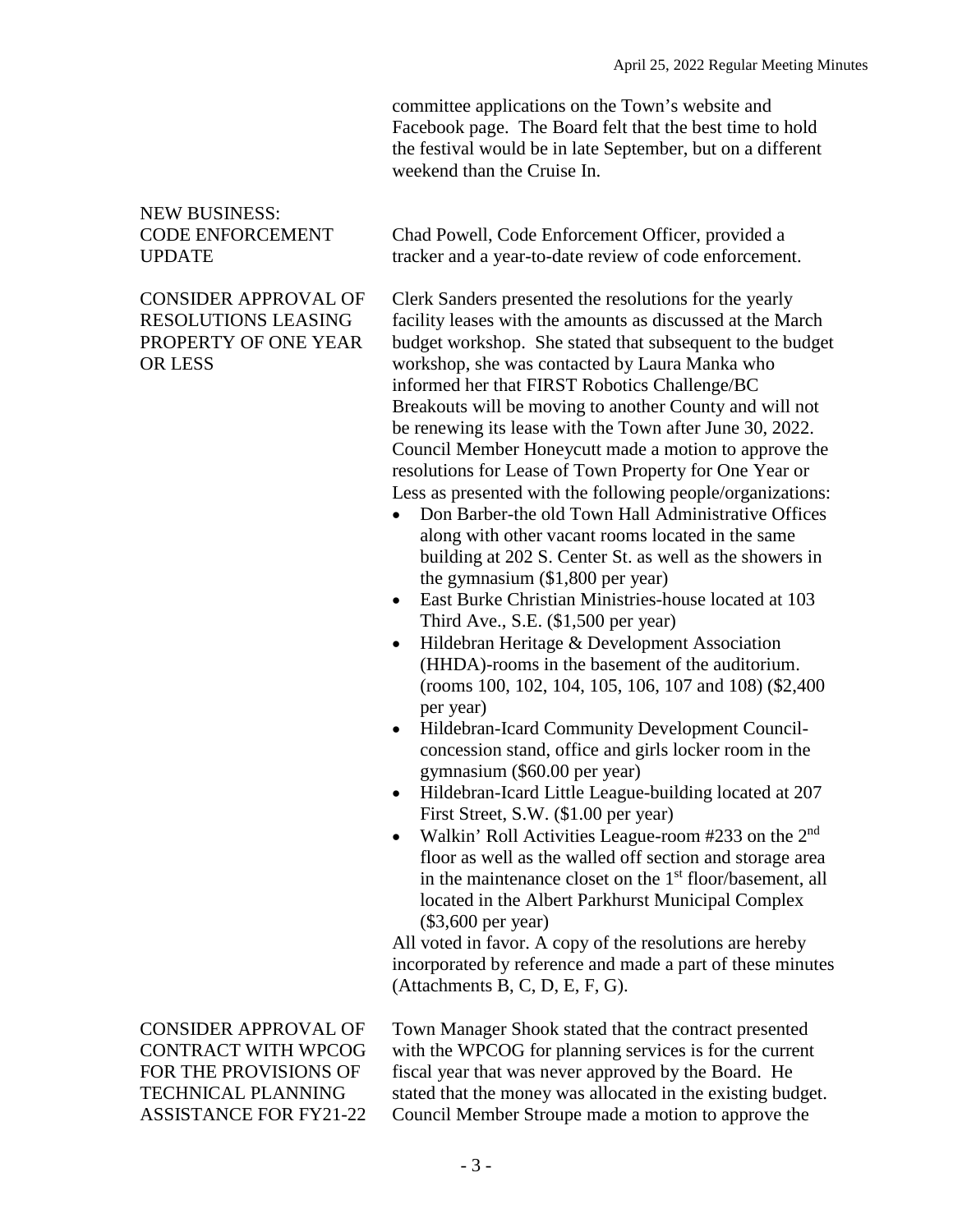contract with the WPCOG for the Provision of Technical Planning Assistance for July 1, 2021 – June 30, 2022, not to exceed \$24,145 as presented. All voted in favor.

| <b>CONSIDER APPROVAL OF</b><br><b>CONTRACT WITH WPCOG</b><br>FOR THE PROVISION OF<br><b>TECHNICAL PLANNING</b><br><b>ASSISTANCE FOR TWO</b><br><b>YEARS</b> | Town Manager Shook stated that the contract presented<br>with the WPCOG for technical planning assistance is for<br>the next two fiscal years. He stated that the price is<br>increasing \$1,841 each year from the current fiscal year.<br>Council Member York made a motion to approve the<br>contract with the WPCOG for Technical Planning<br>Assistance for two fiscal years, July 1, 2022 – June 30,<br>2024, not to exceed \$51,972 as presented. All voted in<br>favor.                                                                                                                     |
|-------------------------------------------------------------------------------------------------------------------------------------------------------------|-----------------------------------------------------------------------------------------------------------------------------------------------------------------------------------------------------------------------------------------------------------------------------------------------------------------------------------------------------------------------------------------------------------------------------------------------------------------------------------------------------------------------------------------------------------------------------------------------------|
| <b>CONSIDER APPROVAL OF</b><br><b>CONTRACT WITH WPCOG</b><br>FOR THE PROVISION OF<br><b>CODE ENFORCEMENT</b><br><b>SERVICES FOR TWO</b><br><b>YEARS</b>     | Town Manager Shook stated that the contract presented<br>with the WPCOG for code enforcement services is for the<br>next two fiscal years. He stated that the price is increasing<br>\$1,189.50 per year from the current fiscal year. Council<br>Member Smith made a motion to approve the contract with<br>the WPCOG for the Provision for Code Enforcement<br>Services for two fiscal years, July 1, 2022 – June 30, 2024,<br>not to exceed \$33,597 as presented. All voted in favor.                                                                                                           |
| <b>CONSIDER APPROVAL OF</b><br>TEMPORARY NON-NCDOT<br><b>ROAD CLOSURE PERMIT</b><br><b>APPLICATION</b>                                                      | Mayor Hildebrand stated that the request from Chad<br>Houston, Hildebran-Icard Little League, is to temporarily<br>close First St SW during practice and games for safety<br>issues. Council Member Honeycutt made a motion to<br>approve the Temporary Non-NCDOT Road Closure Permit<br>Application from Hildebran-Icard Little League to<br>temporarily close First St SW during baseball and softball<br>practices and games from August-October 2022 and April-<br>June 2023 from 5:00 p.m. to 10:00 p.m. on the weekdays<br>and 8:30 a.m. to 5:00 p.m. on the weekends. All voted in<br>favor. |
| <b>ROYAL PARK UPDATE</b>                                                                                                                                    | Town Manager Shook provided an update and timeline of<br>the Royal Park project at the old school building site.                                                                                                                                                                                                                                                                                                                                                                                                                                                                                    |
| <b>APRIL FACILITIES</b>                                                                                                                                     | The April Facilities Report was provided for review.                                                                                                                                                                                                                                                                                                                                                                                                                                                                                                                                                |
| <b>MARCH DELINQUENT</b><br><b>TAX REPORT</b>                                                                                                                | Tax Collector Sanders provided the March tax report. A<br>copy of the report is hereby incorporated by reference and<br>made a part of these minutes (Attachment H).                                                                                                                                                                                                                                                                                                                                                                                                                                |
| <b>MARCH DEPUTY REPORT</b>                                                                                                                                  | The March Deputy report was provided for review.                                                                                                                                                                                                                                                                                                                                                                                                                                                                                                                                                    |
| <b>COMMITTEE REPORTS</b>                                                                                                                                    | Transportation Advisory Committee (TAC) and<br>Technical Coordinating Committee (TCC) – No report.                                                                                                                                                                                                                                                                                                                                                                                                                                                                                                  |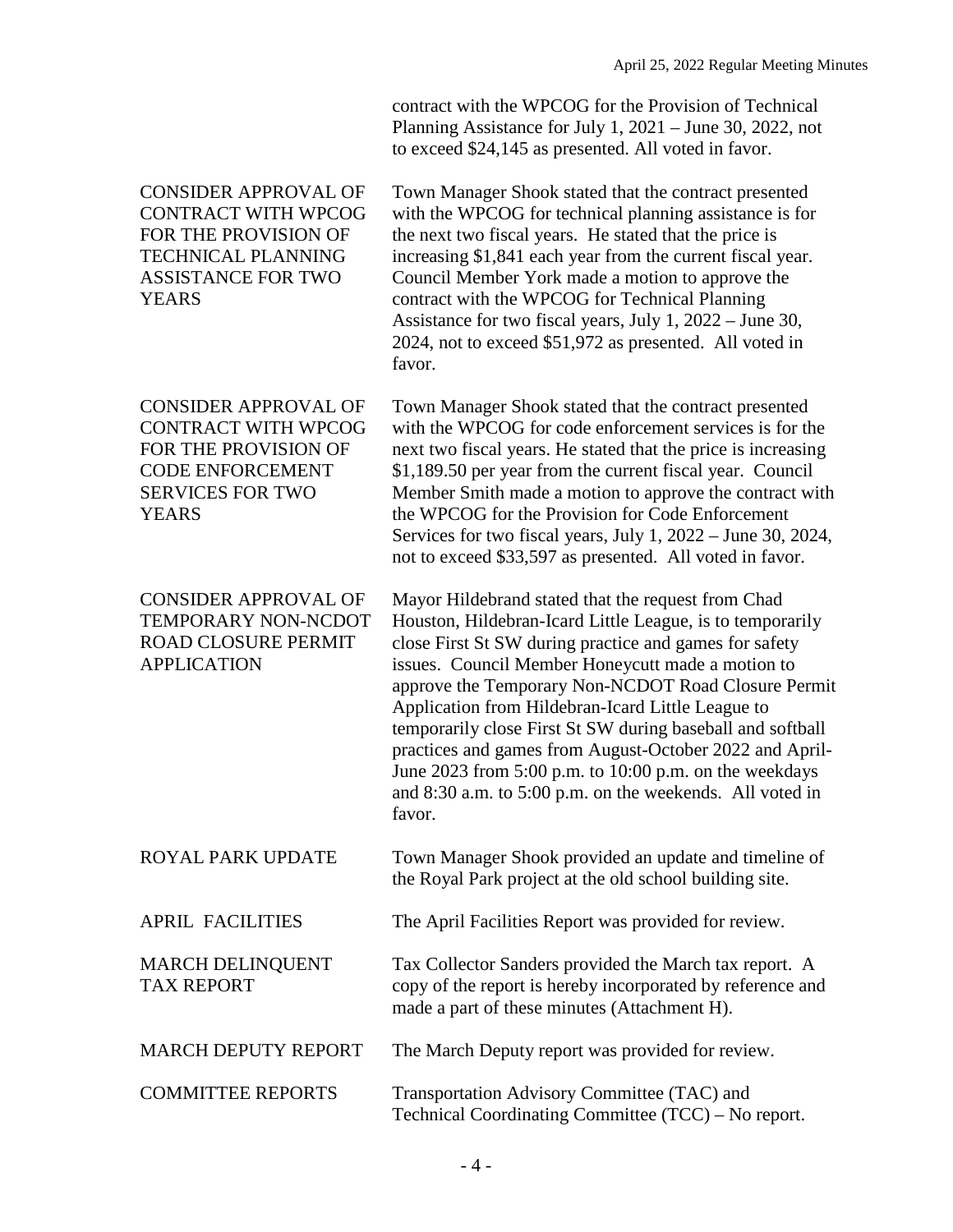|                        | WPCOG Policy Board – Council Member Honeycutt<br>stated that the WPCOG had its Annual Meeting on<br>Thursday, March 30, 2022. Service awards were<br>presented.                                                                                                                                                                                                                                                                                                                                                       |
|------------------------|-----------------------------------------------------------------------------------------------------------------------------------------------------------------------------------------------------------------------------------------------------------------------------------------------------------------------------------------------------------------------------------------------------------------------------------------------------------------------------------------------------------------------|
|                        | Burke Economic Development – No report.                                                                                                                                                                                                                                                                                                                                                                                                                                                                               |
|                        | Recreation and Tourism Committee – No report.                                                                                                                                                                                                                                                                                                                                                                                                                                                                         |
|                        | Water Resource Committee – No report.                                                                                                                                                                                                                                                                                                                                                                                                                                                                                 |
|                        | VEDIC – No report. Karen Robinson asked if Council<br>would allow the VEDIC Board to meet in the Community<br>Center for one of its meetings at no charge. Council had<br>no issues.                                                                                                                                                                                                                                                                                                                                  |
|                        | Library Board - Mayor Hildebrand stated that the<br>Morganton library will be hiring a security guard. The<br>Board is considering eliminating fees and fines to help<br>increase book checkout and returns.                                                                                                                                                                                                                                                                                                          |
|                        | Comprehensive Master Plan Steering Committee -<br>Council Member Smith stated that the committee<br>discussed beautification, banners and expanding the<br>Christmas lights.                                                                                                                                                                                                                                                                                                                                          |
| <b>CLOSED SESSION</b>  | Council Member York made a motion at 7:50 p.m. to<br>recess to closed session pursuant to N.C.G.S 143-<br>$318.11(a)(6)$ to consider the qualifications, competence,<br>performance, character, fitness, conditions of appointment,<br>or conditions of initial employment of an individual public<br>officer or employee or prospective public officer or<br>employee; or to hear or investigate a complaint, charge, or<br>grievance by or against an individual public officer or<br>employee. All voted in favor. |
|                        | Council Member Honeycutt made a motion at 8:05 p.m. to<br>return to open session. All voted in favor.                                                                                                                                                                                                                                                                                                                                                                                                                 |
| <b>OTHER BUSINESS:</b> | Council Member Honeycutt asked Council to allow HHDA<br>to use the community center and kitchen during Cruise Ins<br>at no charge. Council was in agreement.                                                                                                                                                                                                                                                                                                                                                          |
| <b>ANNOUNCEMENTS</b>   | Town Manager Shook stated that Joey Hawkins, Parks and<br>Grounds Maintenance Worker, is in the process of clearing<br>and edging all the sidewalks in Town.                                                                                                                                                                                                                                                                                                                                                          |